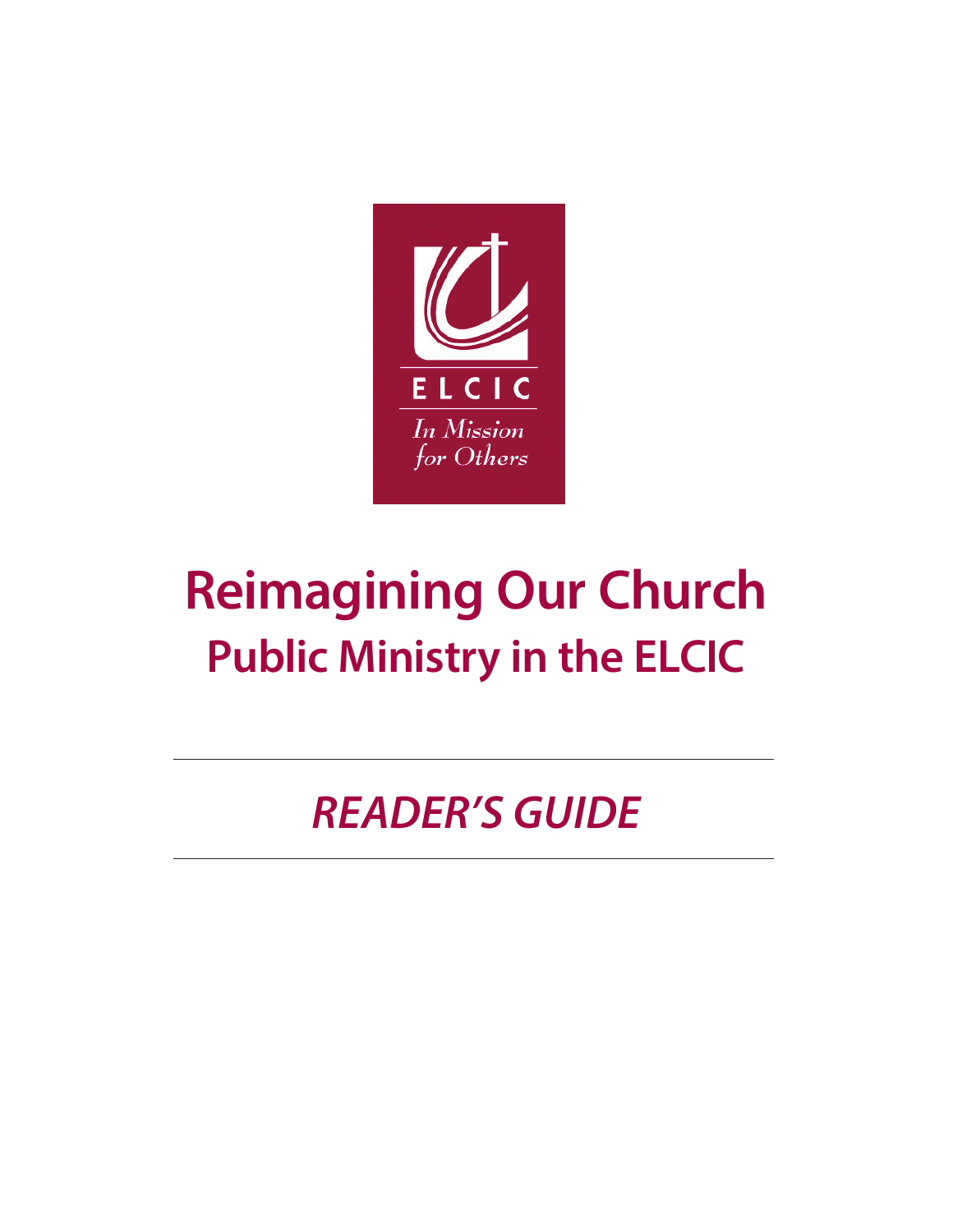# **Reimagining Our Church—Public Ministry in the ELCIC** *Reader's Guide*

# ELCIC National Convention July 2019

This brief *Reader's Guide* is designed to introduce convention delegates and others to *Reimagining Our Church—Public Ministry in the ELCIC*. For many, this *Guide* will serve as an orientation to the major ideas of each Section and will be read along-side *Reimagining Our Church*.

At the same time, it is recognized that not every delegate will be interested in all of the foundational material which is necessary for an honest and credible treatment of issues and ideas related to orders of ministry, *diakonia*, diaconal ministry and more. Fair enough!

For you, this *Guide* will serve to make you conversant in the main ideas of the foundational material while giving you permission to move more quickly on to Section 5 which is the main thing.

Section 5 is at the heart of *Reimagining Our Church*. It is here that the Evangelical Lutheran Church in Canada is being invited to live into, and be governed by, a series of important principles, aspirations and recommendations. The nature of Section 5 is such that it does not allow for the same treatment (the gathering of main ideas and key questions) as the previous Sections.

Every convention delegate is asked to read Section 5 carefully and in its entirety.

#### **Introduction (pages 4–7)**

This section describes how and why the paper came to be written, and how it fits with other documents of the ELCIC and those of other church bodies.

#### *Introduction— Key Concept*

The term "public ministry" as it is used in this paper refers to the ministry of those who are called by a particular community of baptized Christians to perform certain functions in public, and on their behalf.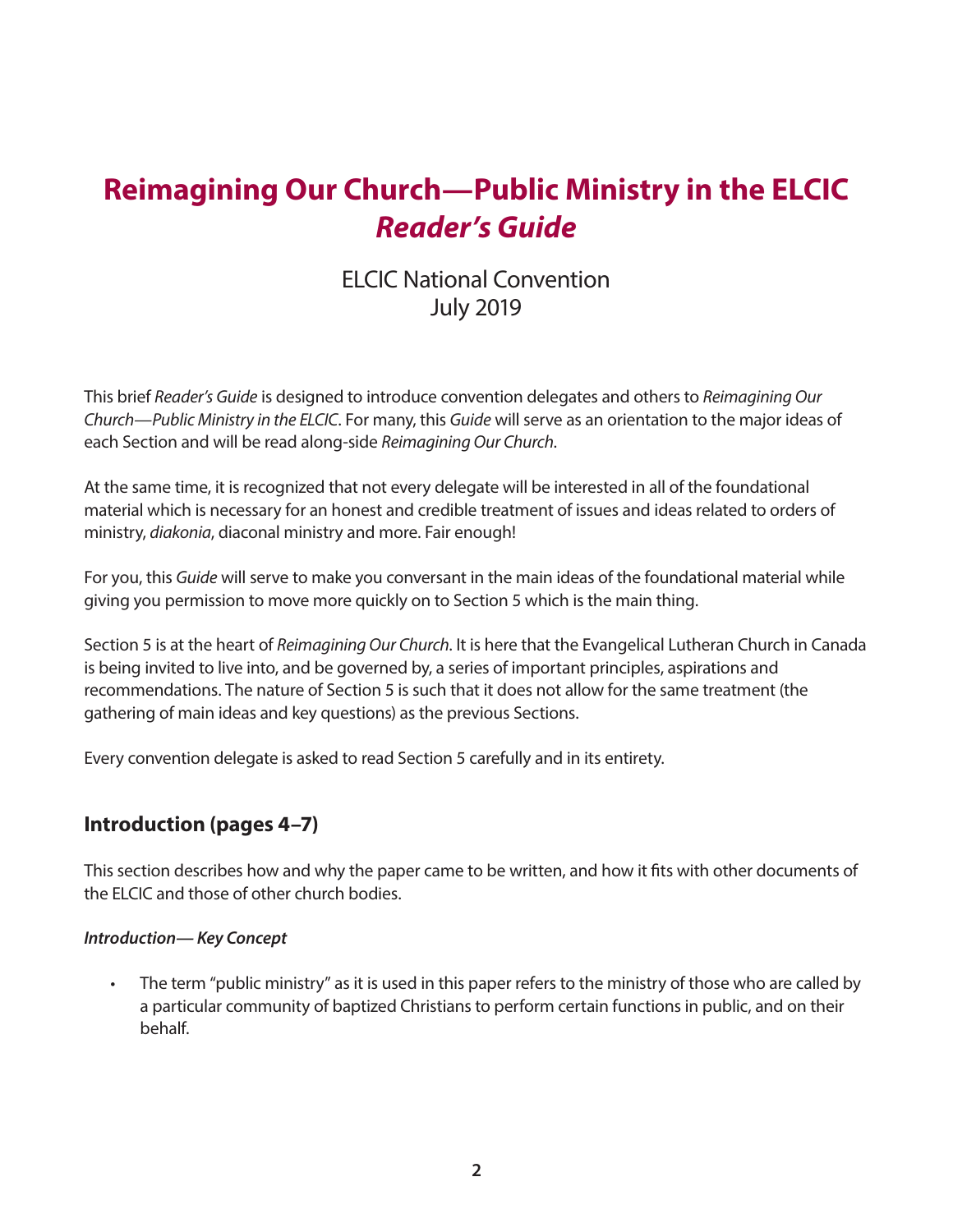# **Section 1 (pages 8–19)**

The paper begins by describing what we see around us in our culture, society and in the ELCIC. It is hoped that when you read pages 8–19, you will resonate with the description of shifts in the place of religion in Canadian society; of our increasingly multi-faith country; and of the changing attitudes and preferences of current generations of people in Canada.

Two important concepts are introduced which will appear throughout this paper, namely, "nimble" organizations, ones which strive to be more flexible and to be able to quickly and easily adapt to changing conditions; and "movements" (such as *Black Lives Matter* or *Idle No More*) which are groups of people who are not necessarily geographically close, nor members of the same geographic communities, but who are connected by their interest or passion. Both may be helpful for the ELCIC.

Several important challenges for the ELCIC arise from changes in its Canadian context as well as from its own history:

- the traditional "pastor-centric" model for ministry, in which the pastor is the leader and the main person doing ministry;
- the church's narrow understanding of ministry which has not encouraged laypeople to recognize their ministries in the world, resulting in a disempowered laity with a diminished role in serving God's mission;
- the idea that the mission of God is about sending experts to convert the people to Christianity;
- the fact that our church does not seem to be nurturing disciples very well;
- the ELCIC's timely response to the changes and needs in our society and world continues to be thwarted by a culture within the church which favours the past over the present or future.

One more important idea presented in this section, but crucial to the whole document, is that of *diakonia*. All baptized persons and all communities of the baptized are called into a life of service in the world, referred to by the Greek word *diakonia*. It involves responding to immediate needs such as

**"All baptized persons and all communities of the baptized are called into a life of service in the world, referred to by the Greek word** *diakonia***."**

sponsoring refugees and providing food for the hungry. It also includes being agents of change to transform the unjust structures and violence that marginalize people, and to safeguarding the earth.

#### *Section 1—Key Concepts*

- Changes are occurring in Canadians' participation in organizations, including churches. We can understand these changes through demography and sociology.
- Traditional models of organization and leadership may no longer be effective in communicating and responding to the Gospel.
- All Christians are called into a life of "delegated service," *diakonia*. All are called to represent Christ in serving creation.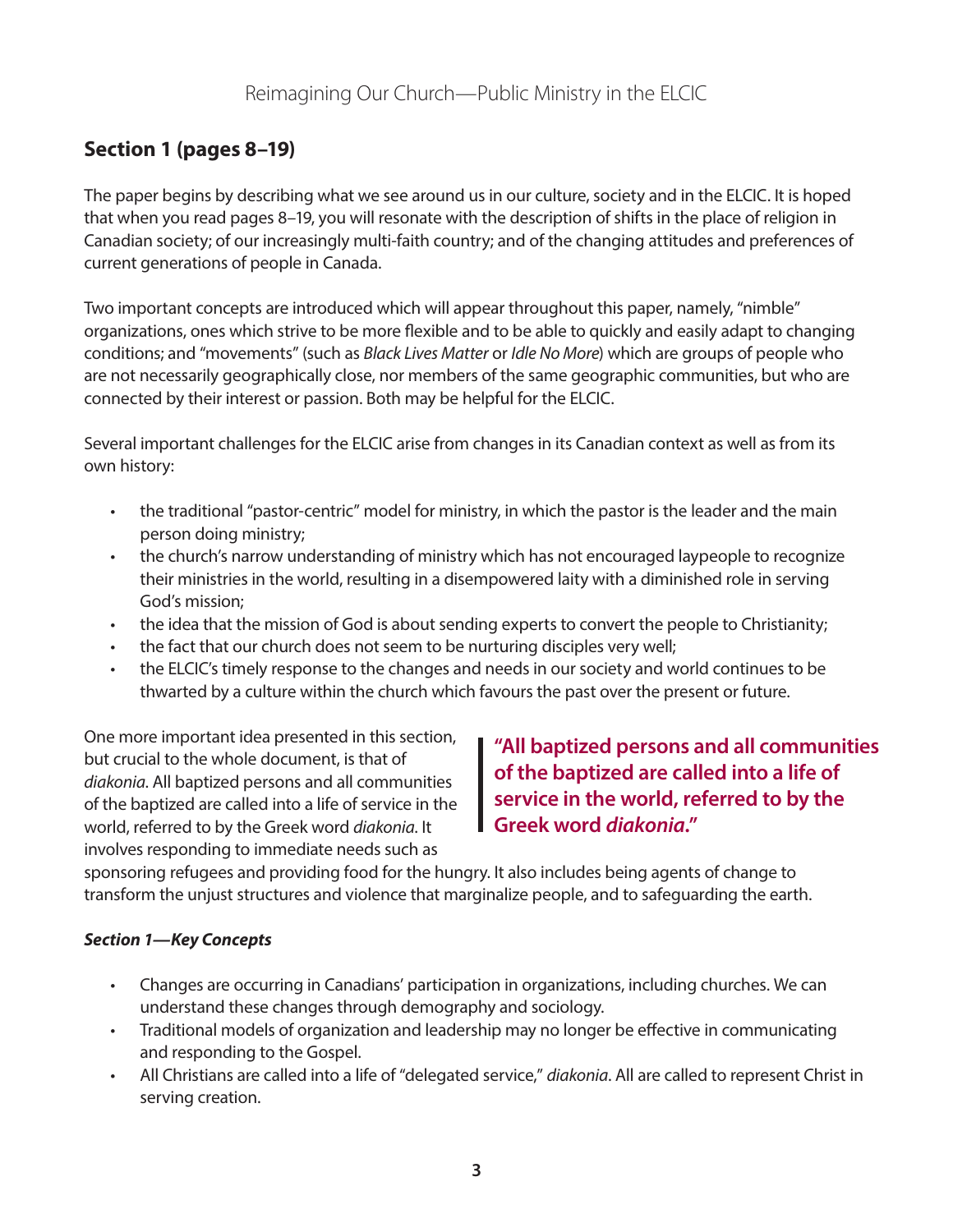# **Section 2 (pages 20–28)**

The earliest parts of the New Testament describe the Jesus movement. After Jesus' death and resurrection, its leaders began to see the need for some structure and for authorized leaders. By the time of the Pastoral Epistles, one can see the emergence of forms of public ministry.

Both Luther and the Lutheran confessions say little directly or consistently about the shape of public ministry. For Luther, the purpose of the clergy is to preach the gospel of justification by grace alone through faith alone, and it is the responsibility of the laity to assure that the gospel of justification by grace alone through faith alone is being preached. The Lutheran confessions stress the priority of preaching the Gospel and rightly administering the sacraments. Because the Lutheran movement took organizational shape in a number of different settings and circumstances, the Lutheran confessions recognize that the unity of the church does not rest in uniformity of organizational structures. There is not just one correct way to organize public ministry; its structure can be shaped by the context.

**"Contemporary theology of mission focuses on Christian communities … being communities of forgiveness, reconciliation, discipleship and service."** Following the Reformation, many different ways of organizing public ministry were adopted in the state churches of Europe and Scandinavia. When Lutheranism came to North America, different structures had to be developed in the absence of state churches. The ELCIC was formed by a merger

of church bodies, some of which were organized in an adaptation of a synodical model (like the former LCA) and others with a more congregational model (like the former ALC and former ELCC).

By the latter half of the nineteenth century, missionaries, and leaders of churches which had resulted from their work, began to realize that there were flaws both in the methods used up to that point and in the theology of mission which had motivated these methods. There is now a concern for maintaining a careful balance between speaking the Gospel aloud in a contextually appropriate manner and being agents of change, transforming unjust structures and challenging violence in the world.

#### *Section 2—Key Concepts*

- Early Christianity was a movement with fluid leadership. Over time the Christian movement formalized and institutionalized into the Christian church with structured, officially authorized leadership.
- The Lutheran Reformation was primarily focused on the necessity of communicating the Gospel of justification by grace alone through faith alone rather than requiring a particular way of structuring the church.
- Lutheranism in North America was shaped both by its European roots and its North American context. This applies also to church structures and understanding of leadership.
- Contemporary theology of mission focuses on Christian communities such as congregations being communities of forgiveness, reconciliation, discipleship and service.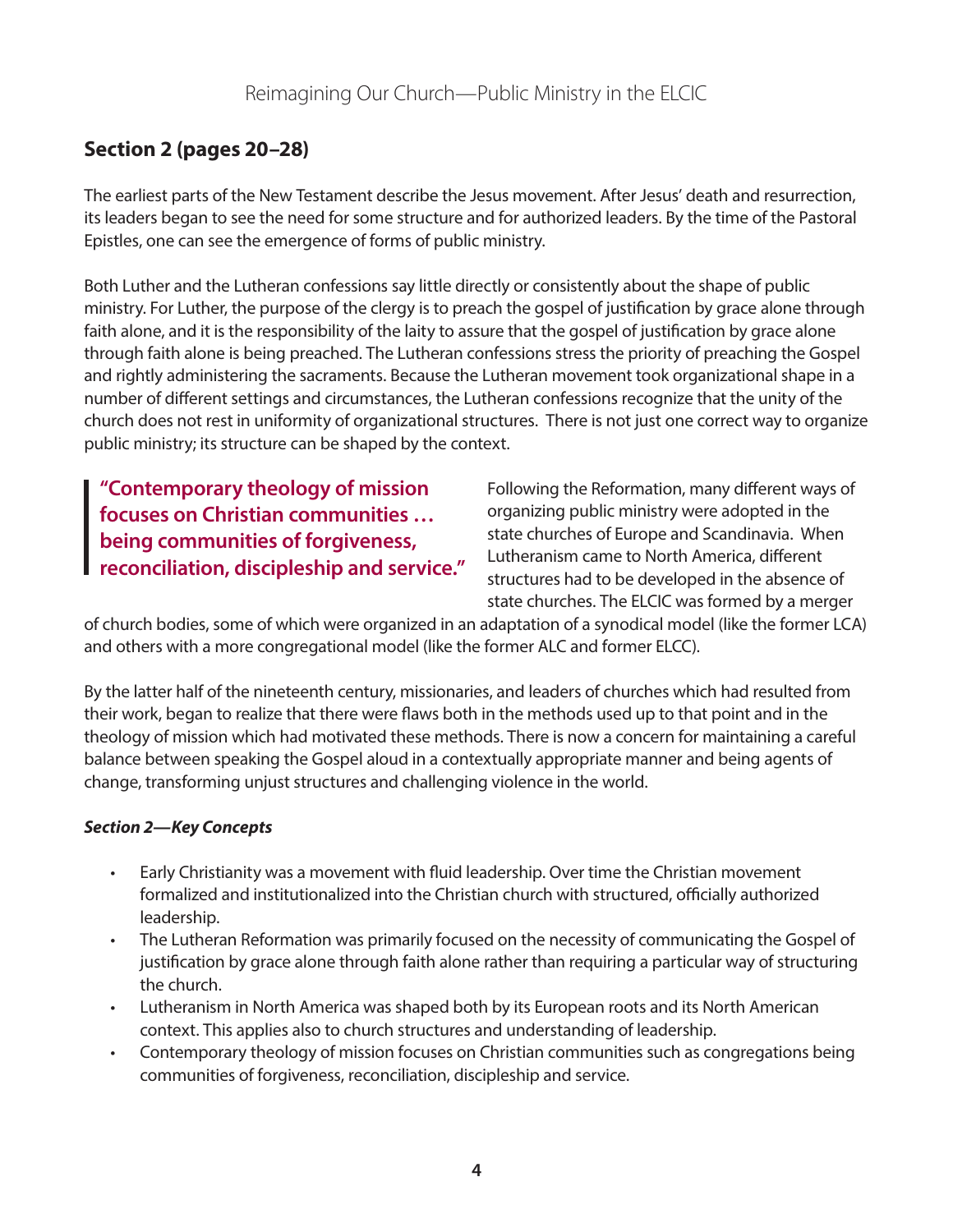# **Section 3 (pages 29–34)**

What might our theological tradition suggest as we consider how to organize our public ministry in the ELCIC today so that all of us are better equipped to provide an effective witness to the truth of the gospel in contemporary Canada?

The first priority of the church is mission, and so the church is to be organized to be an effective agent of mission. Does the way we structure and practice our public ministry focus our church on the mission of

# **"The first priority of the church is mission, and so the church is to be organized to be an effective agent of mission."**

God? In carrying out this mission the church is empowered and enabled by the Holy Spirit, the Spirit of Christ. Does the way we structure and practice our public ministry allow the free movement of the Holy Spirit in our practice of mission? Both a focus on mission and the freedom of the Spirit are expressed through the life of delegated service of every Christian and every Christian community (*diakonia*). Does the way we structure and practice our public ministry facilitate *diakonia* for each person and each community connected to our church?

The church's practice of public ministry should reflect the church's theology of mission. The continued existence of the church is not dependent on our institutional caution. Jesus' promise is not that our particular organizational form of church will last forever. We are here for the moment to do what we are called to do, so that the gospel is heard by the people of our particular time and place.

#### *Section 3—Key Concepts*

- The Gospel is divine, Spirit-infused anarchy which is communicated in the world by a humanly organized community of Christians with called public ministers.
- The mission of God to restore and reconcile creation is at the core of being the church. Any Christian community is evaluated as both movement and as institution by the criterion of God's mission.
- Communities of Christians exist in the world as simultaneously holy and flawed.
- Structure serves mission; mission must never be truncated to serve structure.

### **Section 4 (pages 35–44)**

The vision of the ELCIC that emerges from engaging the insights of Section 3 is one of a church in which every Christian and every community of Christians participates in God's mission in the world. Each Christian recognizes their

## **"The mission of God to restore and reconcile creation is at the core of being the church."**

baptismal call to serve the world by speaking and living the gospel promise. Every baptized person and every community of baptized persons is called into a life of *diakonia*, or delegated service, which is rooted in the gospel promise and not in duty to the Law.

Working with other Christians, people of other faiths, and other people of goodwill, the ELCIC and its people are aware of the current social and cultural times, and work to challenge the roots of injustice, to speak and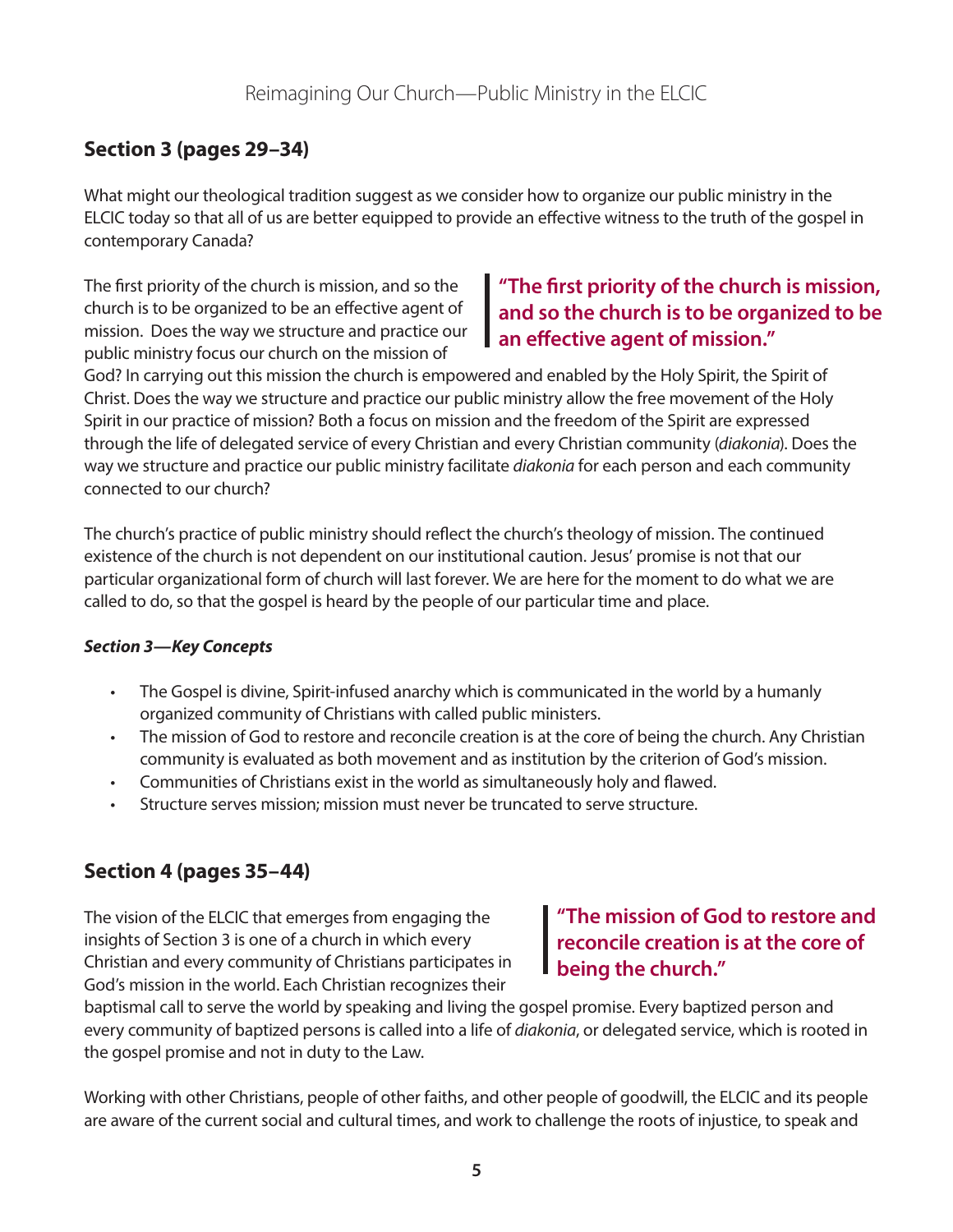act prophetically, and to accompany those on the margins of our society and to advocate for them. The Evangelical Lutheran Church in Canada seeks to offer our world a witness and ministry which are *missional, diaconal* and *prophetic*.

The first tasks and challenges for the ELCIC in realizing this vision for our church include communicating a new understanding of God's mission; shaping a more robust laity; becoming more nimble; encouraging collaborative leadership; and nurturing intentional partnerships.

Currently the ELCIC has public ministers who are deacons, pastors or bishops. The church has the freedom to designate additional or different functions to its public ministers, or to designate additional types of called public ministers. There are characteristics to which all public ministers might aspire in a missional, diaconal and prophetic church. The list is found on page 40. As well there are common training and skills, such as being able to read the signs of the times, which are helpful for all public ministers in the current context.

**"The Evangelical Lutheran Church in Canada seeks to offer our world a witness and ministry which are** *missional, diaconal* **and** *prophetic."*

The present challenges facing the ELCIC and the renewed emphasis on its part in God's mission provide an opportunity to reimagine the public ministry of deacons as a role that offers leadership to laypeople and communities in participating in God's mission in the world.

Deacons can help others serve, identify needs in the local context, build relationships and partnerships with other groups in the community, and accompany and advocate for those on the margins of our society.

The present situation of the church in contemporary society requires consideration of further changes in the role of pastors. To move away from the pastor-centric model in congregations, further changes should be considered in the role of pastors. In a missional, diaconal, and prophetic church, pastors must recognize that one of their important tasks is to enable laity to exercise their vocations both in the congregation and in the world. The pastor becomes a supporting player in the missional church.

Bishops, both national and synodical, play a pivotal role in this vision. They can guide and inspire a missional vision in congregations and among public ministers. As bishops walk with pastors, deacons, congregations, and specialized ministries, they are in a good position to raise up and encourage leaders, and to encourage imagination and experimentation, even if these should lead to failure. Bishops can identify and encourage areas of potential collaboration and partnership. They will be helpful in encouraging conversations about a more nimble, collaborative church.

#### *Section 4—Key Concepts*

- Every Christian and every community of Christians participates in God's mission in the world. In this light, the ELCIC desires to be a missional, diaconal and prophetic church.
- A missional, diaconal and prophetic church requires reclaiming a robust laity and creating a nimble organization.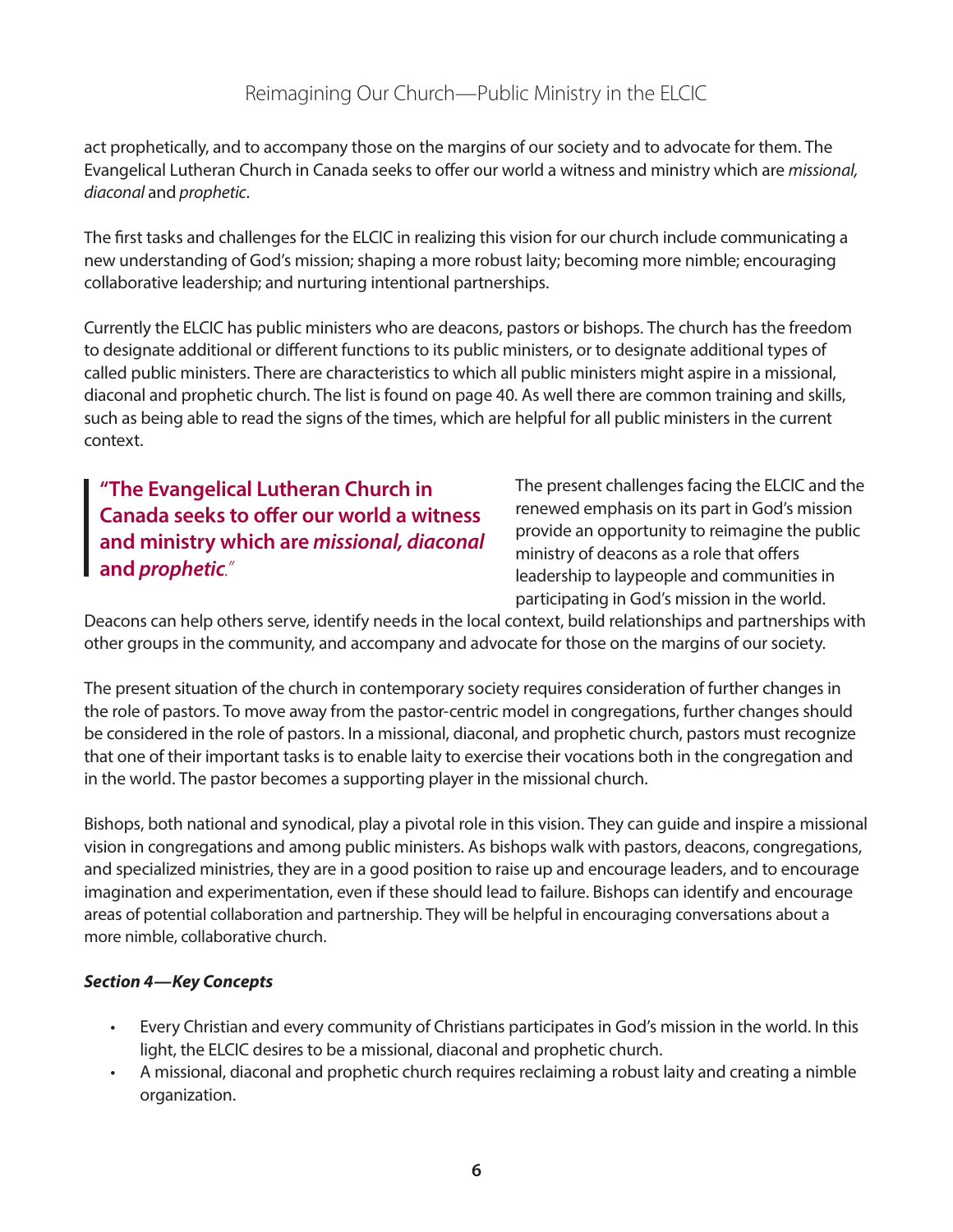- Reimagining the ministry of deacons and refocusing the ministry of pastors is a necessary part of enabling a robust laity and creating a nimble organization.
- A nimble church encourages collaborative leadership and nurtures intentional partnerships.

# **Section 5 (pages 45–53)**

Section 5 is a collection of aspirational statements that describe what the ELCIC would be like if it fully embraced the vision set forth in Section 4.

**"Section 5 is at the heart of**  *Reimagining Our Church."*

Again, these statements or propositions are *aspirational*. That is, they are composed as if they were already fully-realized and true. However, we know that we're not everywhere and always there yet. Our people and our communities, our leaders and our partners-in-ministry will need time to live into, and grow into, the vision this document proposes.

As was suggested at the beginning of this *Guide*, Section 5 is at the heart of *Reimagining Our Church*. It is here that the Evangelical Lutheran Church in Canada is being invited to live into, and be governed by, a series of important principles, aspirations and recommendations. Thus, the nature of Section 5 is such that it does not allow for the same treatment as for previous sections. Every convention delegate is asked to read Section 5 carefully and in its entirety.

# **Reflection prior to Convention**

Once you've completed your reading of *Reimagining Our Church—Public Ministry in the ELCIC*, you're invited to do some reflection prior to convention. You could do this on your own, but you might consider doing this with friends or colleagues who will be attending with you. Either way, you'll be able to share your ideas in some table group conversation when we gather in Regina.

- 1. In your reading of *Reimagining Our Church—Public Ministry in the ELCIC*, what are your first impressions? Is there anything which particularly pleases you or delights you? Is there anything which concerns you?
- 2. Choose two or three of the "principles and aspirations" offered in Section 5 and think about how they might contribute to a renewed vision for our church in your congregation/community, or your area/ conference or your synod. Be concrete: "I learned a lot about supporting volunteers in my workplace. Might that be helpful to my congregation or conference?" or "Now I think I understand what a deacon is. Maybe I know some people who have gifts for this kind of ministry." or "Our community needs a safe place for children to go after school. I wonder if the congregation could partner with other churches, or with the Optimists, to make this happen." or "All the congregations in our conference are too small to do … Maybe we can do it together." You may find that you can come up with more than a couple of possibilities!